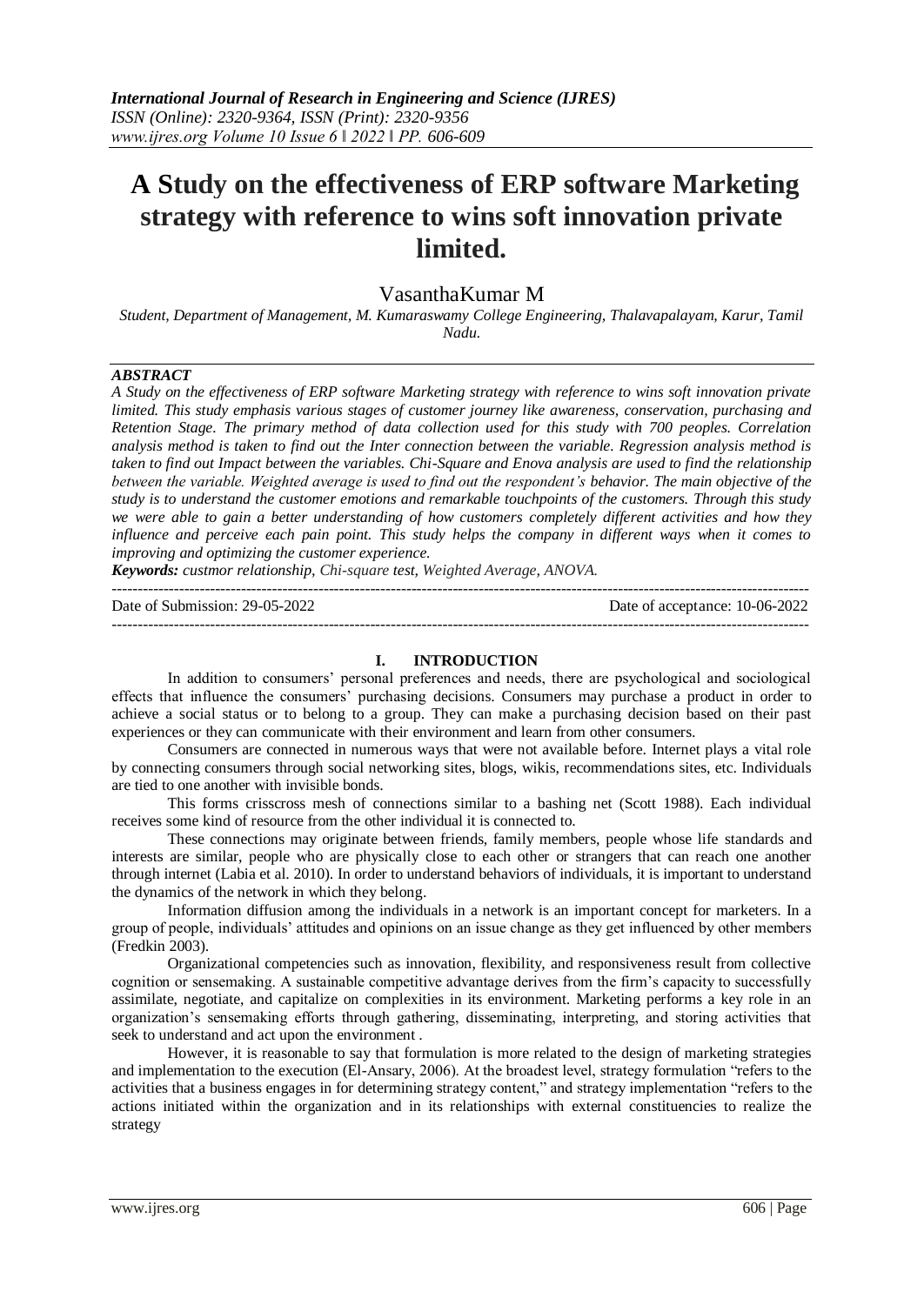## **1.2 OBJECTIVES OF THE STUDY**

- To identify the strategy effectiveness in marketing of ERP
- To executive the role of strategy in marketing of ERP
- To analyses the factor determining in marketing of ERP

## **1.3 NEED FOR THE STUDY**

The study identifies the challenges and various steps in Customer journey and it can be separately visual or geographical.

It describes the various factors as the contact between customers and the organization.

#### **II. REVIEW OF LITERATURE**

Marketing strategy is a construct that lies at the conceptual heart of the field of strategic marketing and is central to the practice of marketing. It is also the area within which many of the most pressing current challenges identified by marketers and CMOs arise. We develop a new conceptualization of the domain and sub-domains of marketing strategy and use this lens to assess the current state of marketing strategy research by examining the papers in the six most influential marketing journals over the period 1999 through 2017.we develop a new research agenda that provides opportunities for researchers to develop new theory, establish clear relevance, and contribute to improving practice.

Milgard School of Business, University of Washington, Tacoma,1900. In this study, organizational cognition is examined in terms of the firm's strategic complexity, which is its capacity to integrate multiple environmental dimensions during marketing strategy making. The results from a sample of wholesale distributors reveal four strategic groups that differ based upon their degree of strategic complexity. Results support the proposition that strategic complexity is an organizational capability that enables more effective strategy making and produces superior firm performance.

In this study, organizational learning theory addresses when and how international marketing strategy will change. Employing data from over 500 exporters, the results, which are consistent with theoretical predictions, indicate. The paper includes implications for academics and practitioners.

There is a strong rekindling of academic and practitioner interest in the marketing strategy making (MSM) process and its effect on firm performance. This model using data on more than 200 marketing mixrelated decisions. The authors find that strategy creativity affects market performance and organizational learning directly and as a mediator variable

#### **III. RESEARCH DESIGN AND METHODOLOGY**

 The study is a descriptive one, descriptive research studies are those studies, which are concerned with describing the characteristics of a particular individual, or a group. The main aim behind the study was to Understand the customer experience in the various stages

#### **Sampling method:**

Simple random sampling method.

#### **Scaling:**

Scaling is the assignment of objects to numbers or semantics according to a rule.

#### **Primary data collection:**

The primary data are those data which are being collected by the researcher for the first time. They are the information received directly from the respondents. In this study primary data was collected from the customers with help of Questionnaire and interview schedule.

#### **Secondary data collection:**

Secondary data are those data which have been already collected by someone else.

Unpublished documents, internet, magazines serve as secondary data

#### **Sample size**

Sample size for the research is 700 data which collected from the respondents.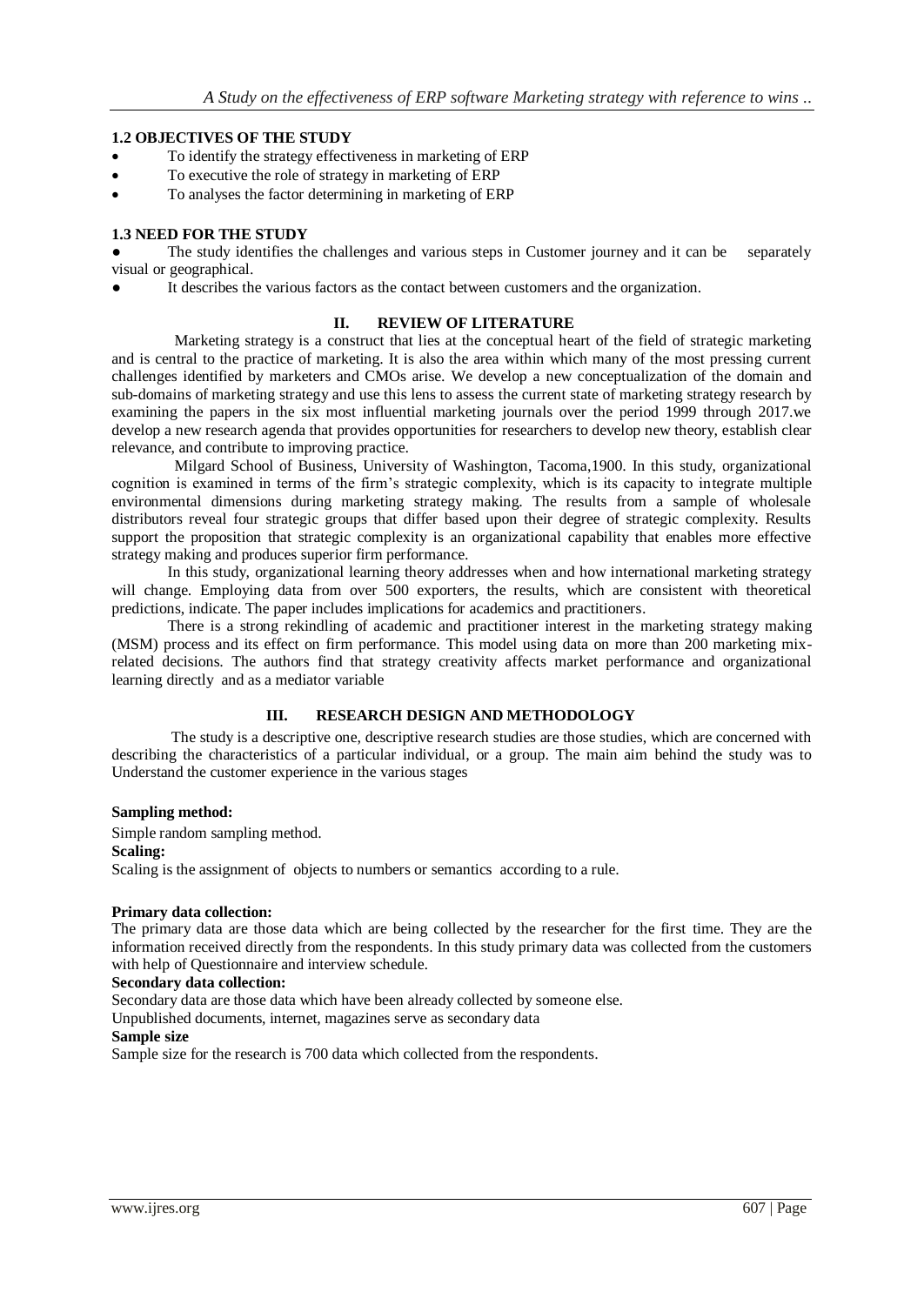## **TOOLS FOR DATA COLLECTION:**

## **Questionnaire.**

| <b>Chi-Square Tests</b>            |                   |    |                                                |  |  |
|------------------------------------|-------------------|----|------------------------------------------------|--|--|
|                                    | Value             | df | Asymptotic<br>Significance<br>$(2 -$<br>sided) |  |  |
| Pearson Chi-Square                 | $103.680^{\rm a}$ |    | .000                                           |  |  |
| Likelihood Ratio                   | 104.970           |    | .000                                           |  |  |
| Linear-by-Linear Association 8.374 |                   |    | .004                                           |  |  |
| N of Valid Cases                   | 2855              |    |                                                |  |  |

H0-There is no relationship between the Product improvement and Price sensitivity Crosstabulation H1-There is relationship between the Product improvement and Price sensitivity Crosstabulation

From the above table the calculated Significance value is .000% which was below the significance of 0.05%. Hence impact of H1 is truly fit and it is acceptable

## **ANOVA**

Product improvement

|                       | Sum of Squares |     | Mean Square |       | Sig. |
|-----------------------|----------------|-----|-------------|-------|------|
| <b>Between Groups</b> | 1.704          |     | .852        | 1.570 | .209 |
| <b>Within Groups</b>  | 378.130        | 697 | .543        |       |      |
| Total                 | 379.834        | 699 |             |       |      |

H0-There is no relationship between the Product Improvement & Price Sensitivity H1-There is relationship between the Product Improvement & Price Sensitivity

From the above table the calculated Significance value is .209% which was below the significance of 0.05%. Hence the HO is truly fit and it is acceptable.

| Correlations |  |
|--------------|--|
|              |  |

|              |                            | Positioning | Market share |
|--------------|----------------------------|-------------|--------------|
| Positioning  | <b>Pearson Correlation</b> |             | $.306***$    |
|              | Sig. (2-tailed)            |             | .000         |
|              |                            | 700         | 700          |
| Market share | <b>Pearson Correlation</b> | $.306***$   |              |
|              | $Sig. (2-tailed)$          | .000        |              |
|              |                            | 700         | 700          |

H0-There is no relationship between the Positioning and Market Share.

H1-There is relationship between the Positioning and Market Share.

From the above table the calculated Significance value is .000% which was below the significance of 0.05%. Hence the H1 is truly fit and it is acceptable

## **IV. FINDINGS**

- 46.7% of people agreed that Unidimensional strategy
- 47.3 % of people agreed that Strategy creativity
- Majority of Brand name and Product Price in the organization are agreed
- Majority of Product Modification and Product Improvement in the organization are agreed.

## **V. SUGGESTIONS**

 It seems as if a new online platform is being introduced every few months, which means that your audience may not be getting their news and information in the same places they were just a short time ago

 Marketing is not one-size-fits-all. What works for one organization may turn out to be a complete flop for another.

 The best way to develop and execute a successful marketing plan is to align your marketing strategy with your business strategy.